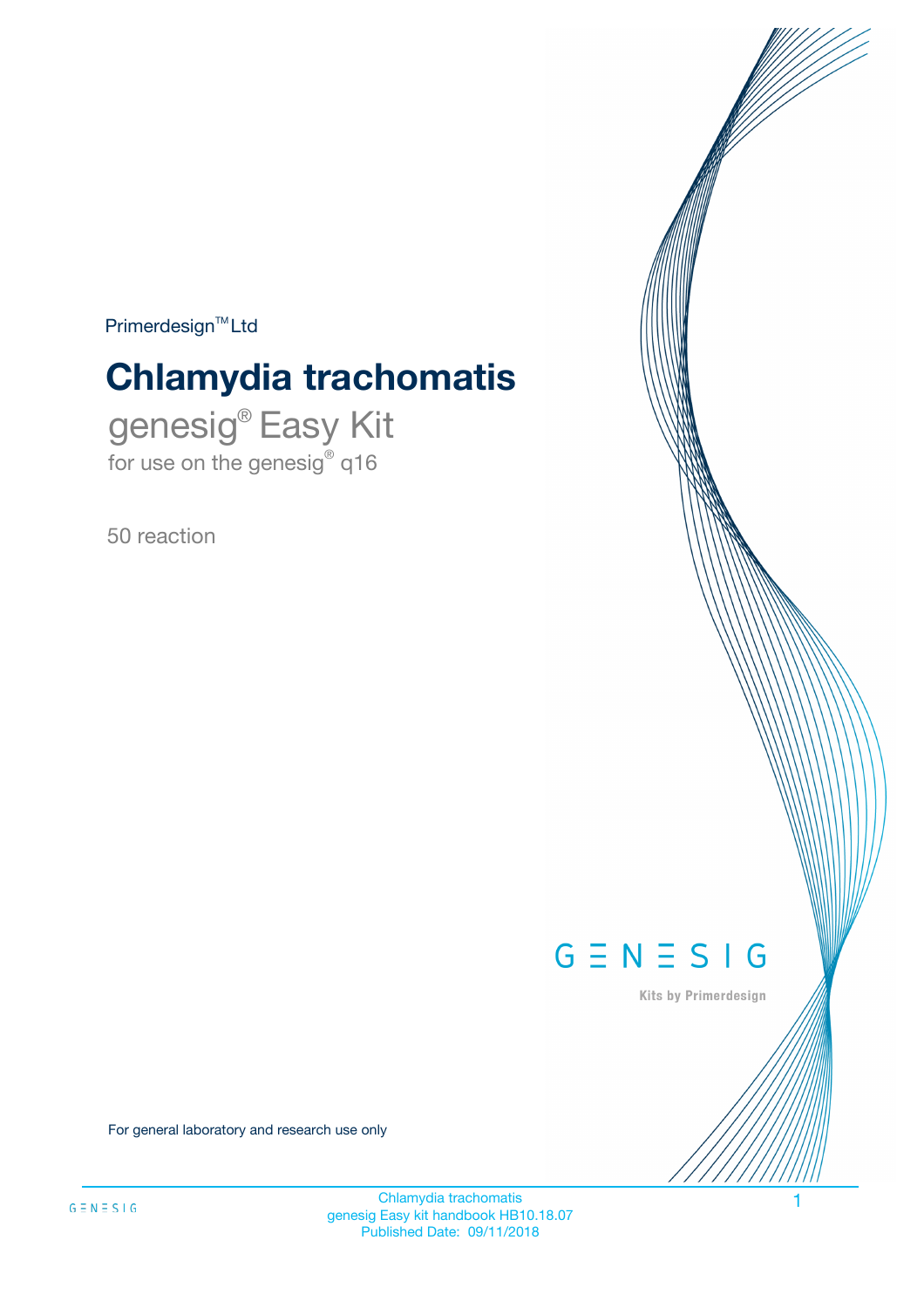## genesig® Easy: at a glance guide

#### **For each DNA test**

| Component                  | <b>Volume</b> | Lab-in-a-box pipette |  |
|----------------------------|---------------|----------------------|--|
| C.trachomatis reaction mix | 10 µl         |                      |  |
| <b>Your DNA sample</b>     | 10 µl         |                      |  |

#### **For each positive control**

| Component                  | Volume   | Lab-in-a-box pipette |  |
|----------------------------|----------|----------------------|--|
| C.trachomatis reaction mix | $10 \mu$ |                      |  |
| Positive control template  | $10 \mu$ |                      |  |

#### **For each negative control**

| Component                  | <b>Volume</b>   | Lab-in-a-box pipette |  |
|----------------------------|-----------------|----------------------|--|
| C.trachomatis reaction mix | 10 <sub>µ</sub> |                      |  |
| <u>Water</u>               | 10 <sub>µ</sub> |                      |  |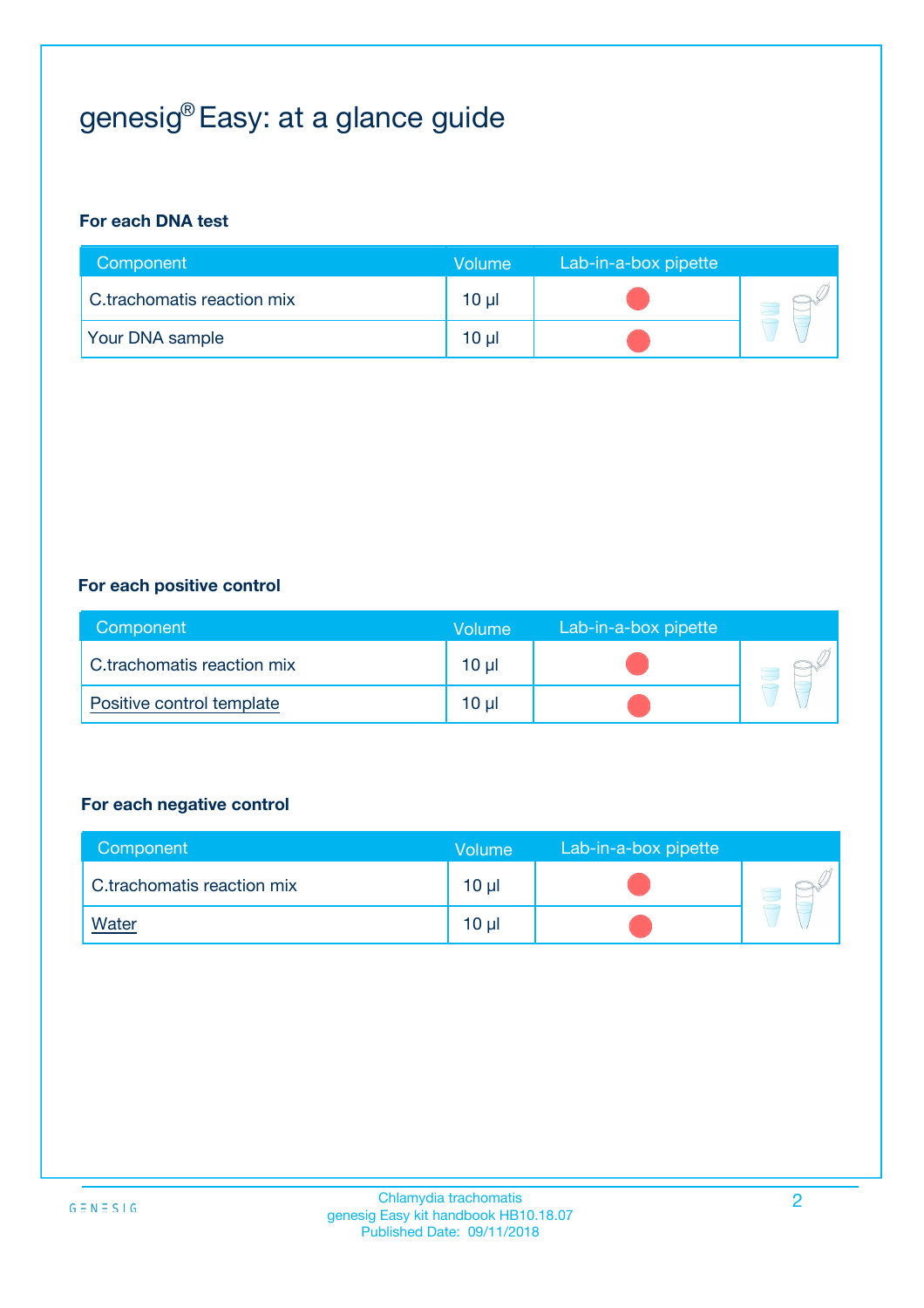## Kit Contents



## Reagents and equipment to be supplied by the user

#### **genesig® q16 instrument**

#### **genesig® Easy Extraction Kit**

This kit is designed to work well with all processes that yield high quality RNA and DNA but the genesig Easy extraction method is recommended for ease of use.

#### **genesig® Lab-In-A-Box**

The genesig Lab-In-A-Box contains all of the pipettes, tips and racks that you will need to use a genesig Easy kit. Alternatively if you already have these components and equipment these can be used instead.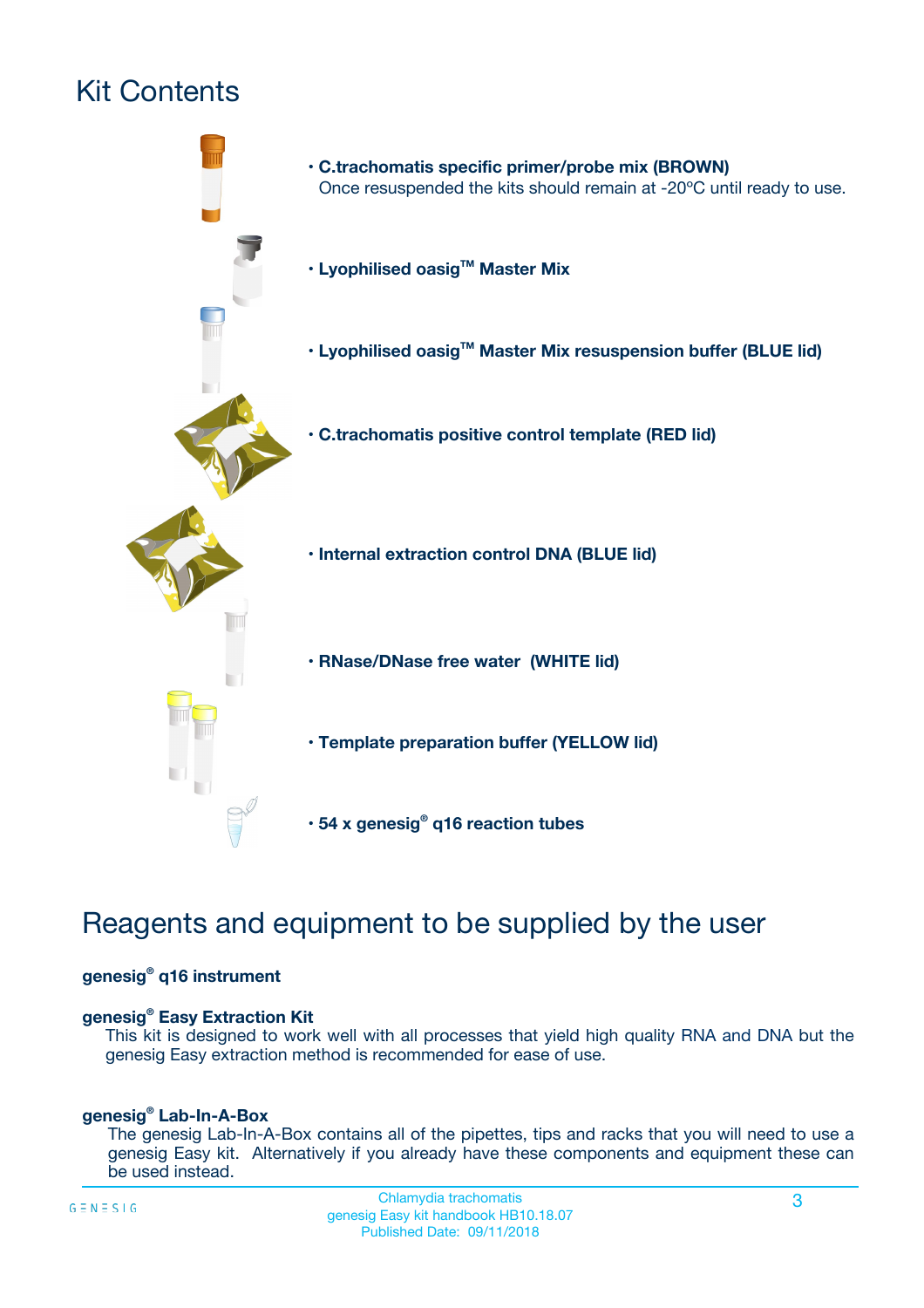## Step-by-step guide

### 1. Create your reaction mix



Use the blue pipette to transfer 500µl**\*** of the oasig Master Mix resuspension buffer into the tube of lyophilised oasig Master Mix and mix well by gently swirling. Then transfer all of that master mix into the brown tube labelled C.trachomatis primers/probe.

**\***Transfering 525µl of the oasig Master Mix resuspension buffer to your oasig Master Mix (instead of the 500µl recommended above) will enable you to take full advantage of the 50 reactions by accounting for volume losses during pipetting. In order to do so with the genesig Easy fixed volume pipettes use 1x blue, 2x red and 1x grey pipettes to make the total volume. Please be assured that this will not adversely affect the efficiency of the test.

Cap and shake tube to mix. A thorough shake is essential to ensure that all components are resuspended. **Failure to mix well can produce poor kit performance.**

Leave to stand for 5 minutes. Now your reaction mix is ready to use.

Store the reaction mix in the freezer from hereon.

#### Top tip

- Ensure that the reaction mix is mixed thoroughly before each use by shaking.
- **•** Once resuspended do not expose genesig Easy kit to temperatures above -20°C for longer than 30 minutes at a time.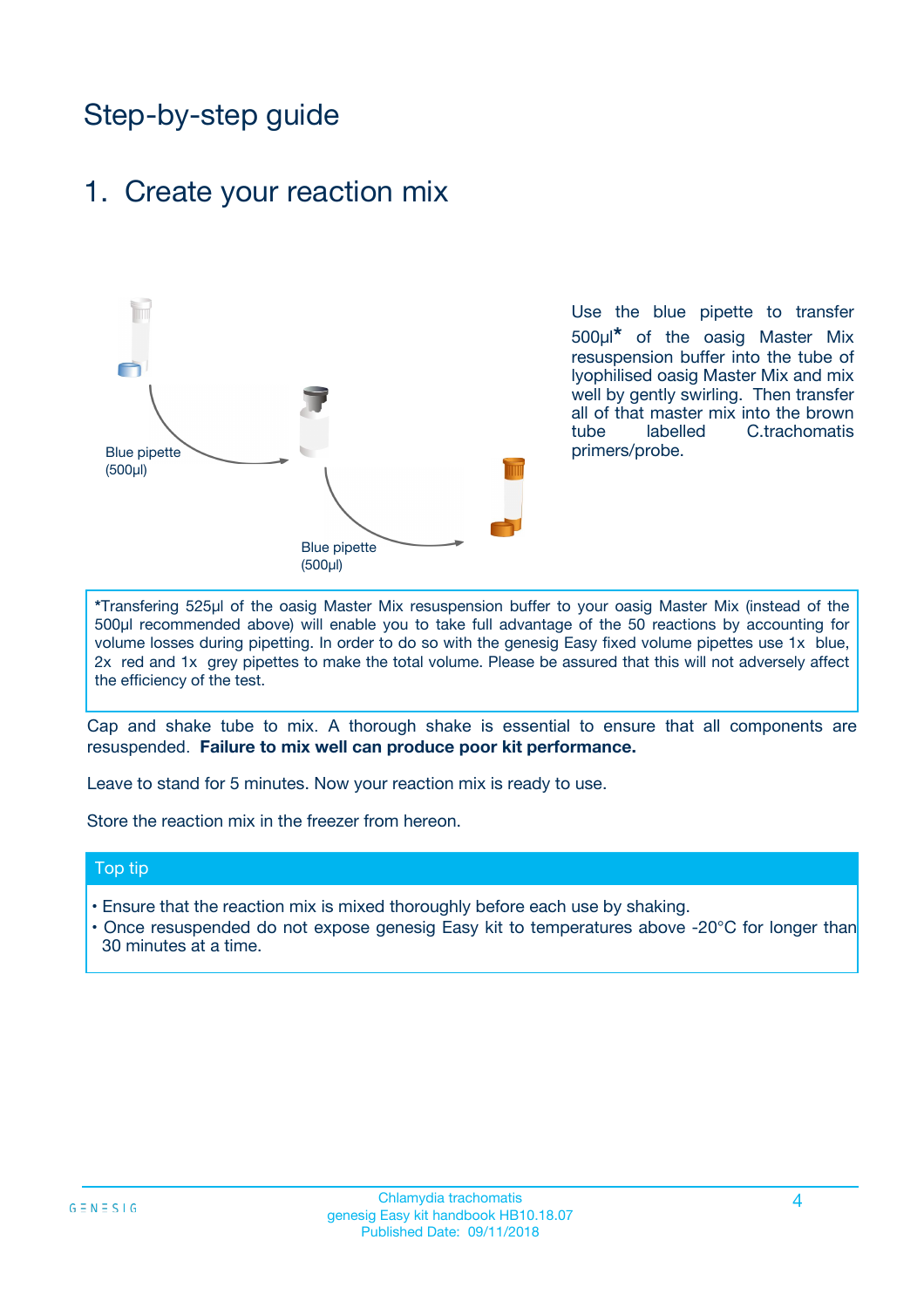## 2. Internal extraction control



Use the blue pipette to transfer 1000µl (2 x 500µl) of template preparation buffer into the Internal Extraction Control DNA tube. Cap and shake tube to mix.

Your kit contains Internal Extraction Control DNA. This is added to your biological sample at the beginning of the DNA extraction process. It is extracted along with the DNA from your target of interest. The q16 will detect the presence of this Internal Extraction Control DNA at the same time as your target. This is the ideal way to show that your DNA extraction process has been **successful.** 

#### **If you are using an alternative extraction kit:**

Use the red pipette to transfer 10µl of Internal Extraction Control DNA to your sample **after** the lysis buffer has been added then follow the rest of the extraction protocol.

#### **If you are using samples that have already been extracted:**

Use the grey pipette to transfer 5µl of Internal Extraction Control DNA to your extracted sample.

### 3. Add reaction mix to all reaction tubes



For every reaction to be run, use the red pipette to add 10µl of your C.trachomatis reaction mix to every tube.

#### Top tip

- Always pipette the reaction mix directly into the bottom of the tube.
- You can label the tube lids to aid your reaction setup but avoid labelling tube sides.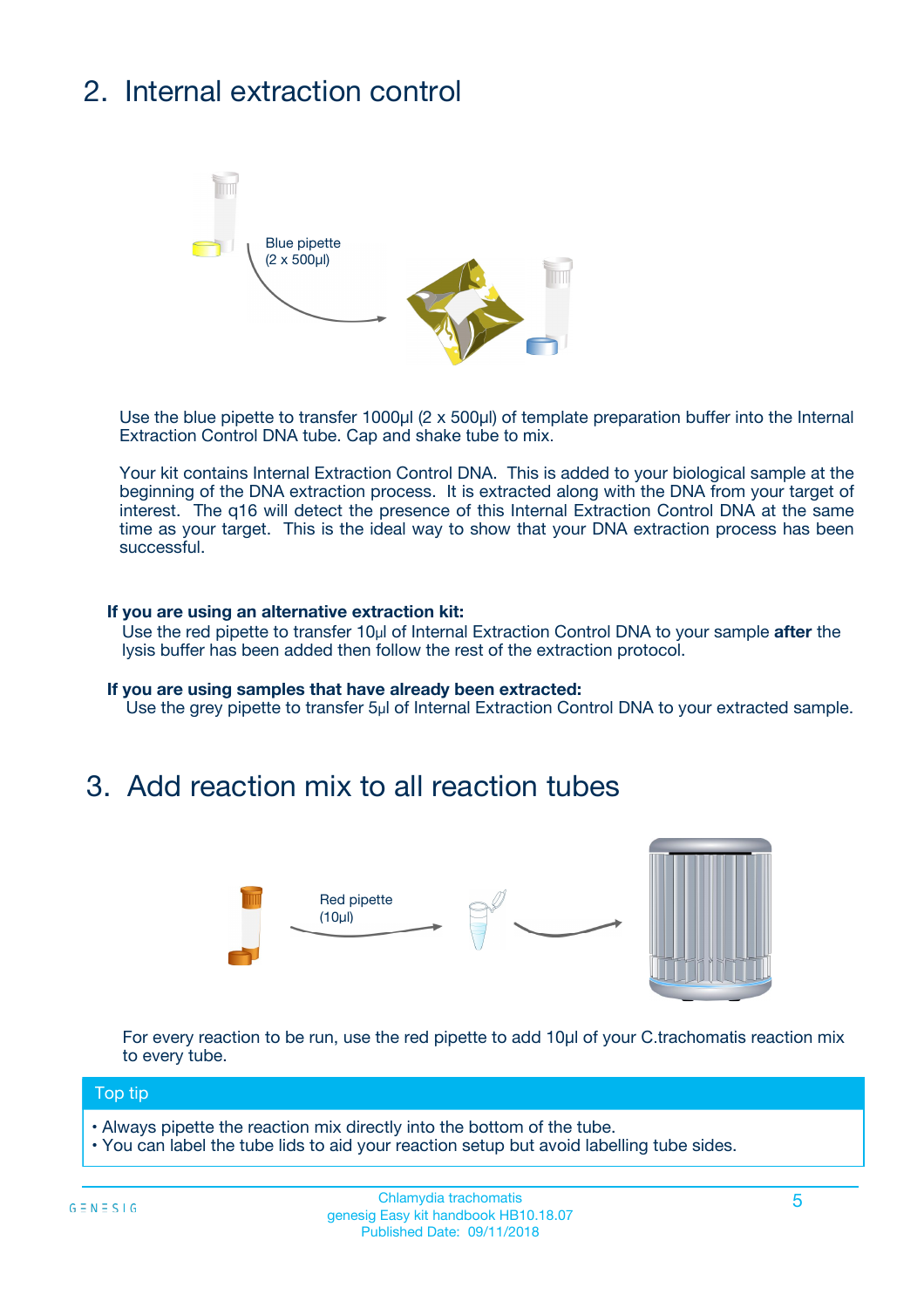### 4. Negative control



For each test you will require a negative control. Instead of DNA, water is used. This sample should typically prove negative thus proving that all of your positive samples really are positive.

To create a negative control reaction simply use the red pipette to add 10µl of the water to the required reaction tubes. Close these tubes after adding the water.

Because some genesig kit targets are common in the environment you may occasionally see a "late" signal in the negative control. The q16 software will take this into account accordingly.

#### Top tip

**•** Always add the water to the side of the tube to reduce the introduction of bubbles.

### 5. Set up a test



For each sample you wish to analyse, use the red pipette to add 10µl of your DNA sample to the required reaction tubes. Close these tubes after adding the sample. Always change pipette tips between samples.

#### Top tip

**•** Always add the DNA sample to the side of the tube to reduce the introduction of bubbles.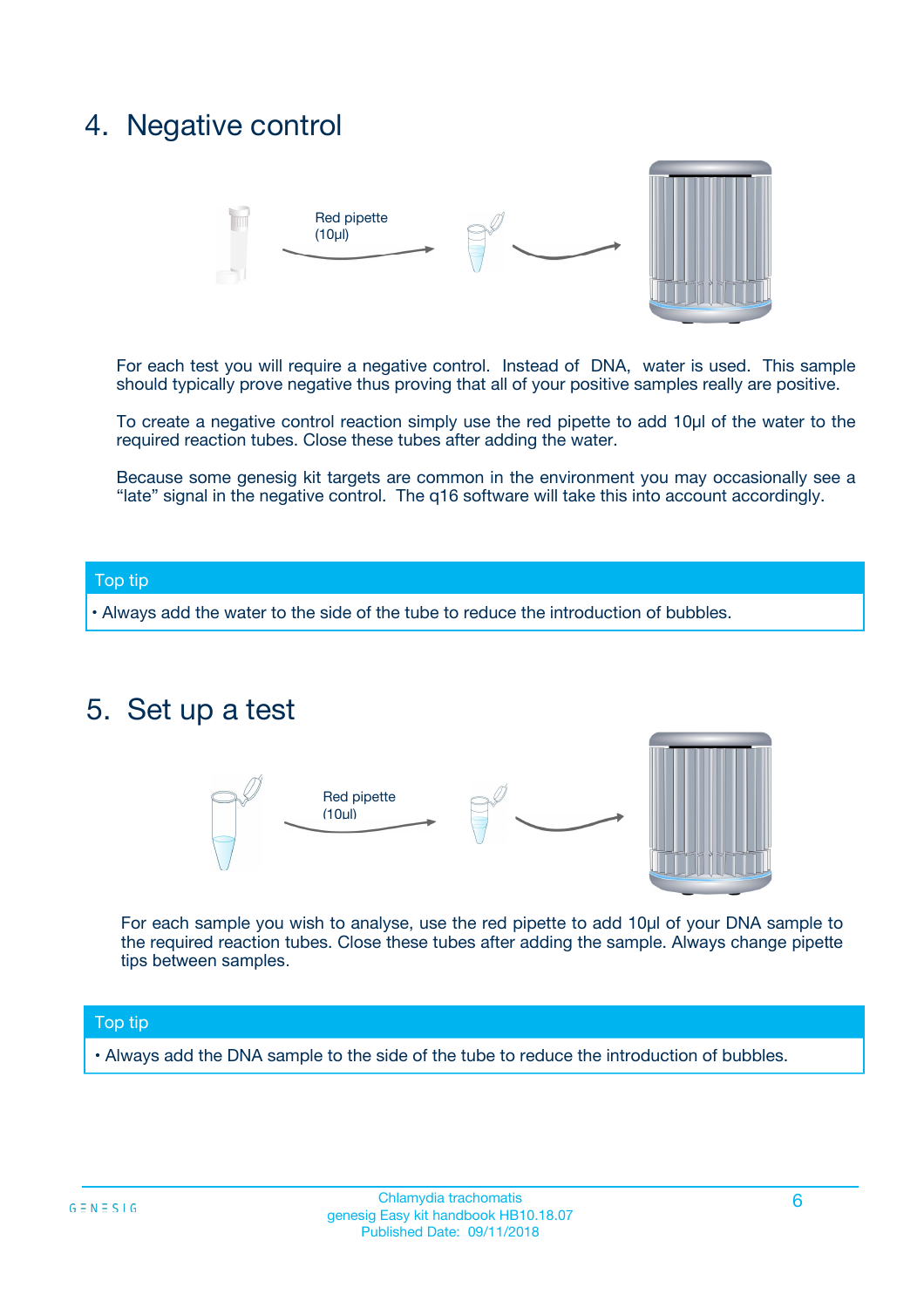### 6. Positive control



Use the blue pipette to transfer 1000µl (2 x 500µl) of template preparation buffer into the positive control template tube. Cap and shake tube to mix.

Each time you run a test you will require a positive control. This is a small portion of DNA from your target of interest. It serves two purposes:

1. It will always test positive so it shows that everything is working as it should be.

2. The q16 software knows how much DNA is present in the positive control. So it can automatically compare your sample of interest with the positive control to calculate the amount of target DNA in your sample.

To create a positive control reaction, simply use 10µl of the positive control instead of your DNA sample.



Take great care when setting up your positive control. The positive control template has the potential to give you a false positive signal in your other samples. Set positive controls up last after all other sample tubes are closed. Always change pipette tips between samples. You may even choose to set up positive controls in a separate room.

#### Top tip

**•** Always add the positive control to the side of the tube to reduce the introduction of bubbles.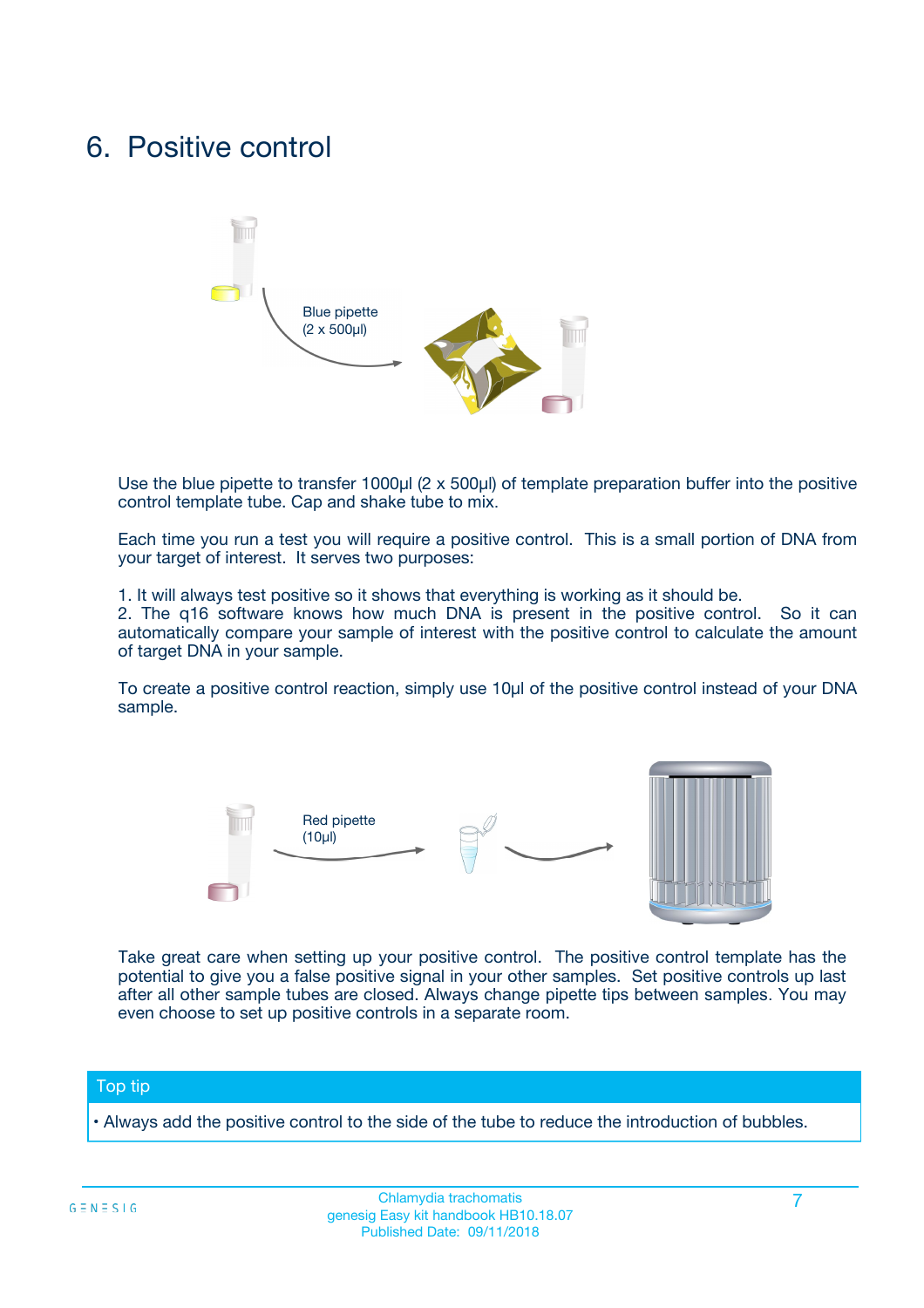## 7. Running the test

Place the tubes into the correct positions in your q16 as defined by the software, this may include positioning of empty tubes to ensure that the q16 lid is balanced. The run can then be started.

| genesig q16 PCR software - 1.2                                               |                                     | $\Box$                                                                                  |
|------------------------------------------------------------------------------|-------------------------------------|-----------------------------------------------------------------------------------------|
| Unsaved (New Experiment 2<br>$\vert \cdot \vert$<br><b>Open Experiments:</b> | <b>D</b> Open<br>Save<br>$\Box$ New | Save As<br><b>C</b> Close<br>$G \equiv N \equiv S \mid G$<br><b>&amp; Configuration</b> |
| Setup<br><b>Results</b><br><b>Stages:</b>                                    |                                     |                                                                                         |
| <b>Notes</b>                                                                 | Samples                             | <b>Tests</b>                                                                            |
| <b>Name and Details</b>                                                      | Color<br>Name                       | Note<br>Color<br>Note<br>Name                                                           |
| New Experiment 2017-10-26 11:06                                              | Sample 1                            | ع<br>条<br>Test 1                                                                        |
| Kit type: genesig® Easy Target Detection kit                                 | Sample 2                            |                                                                                         |
| Instrument Id.:                                                              | Sample 3                            | $\qquad \qquad \blacksquare$<br>$\qquad \qquad \blacksquare$                            |
| Run Completion Time:                                                         | Sample 4                            |                                                                                         |
| <b>Notes</b>                                                                 | Sample 5<br>A<br>v                  | $\triangle$<br>4<br>$\oplus$<br>₩                                                       |
| <b>Well Contents</b>                                                         |                                     | <b>Run</b>                                                                              |
| Pos.<br>Test                                                                 | Sample                              | <b>Run Status</b>                                                                       |
| Test 1<br>-1                                                                 | <b>Negative Control</b>             | $\blacktriangle$                                                                        |
| $\overline{2}$<br>Test 1                                                     | <b>Positive Control</b>             |                                                                                         |
| $\overline{\mathbf{3}}$<br>Test 1                                            | Sample 1                            | Show full log                                                                           |
| Test 1<br>$\overline{4}$                                                     | Sample 2                            |                                                                                         |
| 5<br>Test 1                                                                  | Sample 3                            | <b>Run Control</b>                                                                      |
| 6<br>Test 1                                                                  | Sample 4                            |                                                                                         |
| $\overline{7}$<br>Test 1                                                     | Sample 5                            |                                                                                         |
| 8                                                                            |                                     | $\triangleright$ Start Run<br>Abort Run                                                 |
| <b>JOD FURTY TUDE TO BUILDED IN</b>                                          |                                     | $\overline{\mathbf{v}}$                                                                 |

#### Top tip

- Before loading tubes into the q16, check for bubbles! Flick the bottom of the tubes to remove any bubbles that may have formed during the test setup.
- Apply centrifugal force with a sharp wrist action to ensure all solution is at the bottom of the reaction tube.
- When repeating a test you can use a previous file as a template by clicking 'open' then selecting File name > Files of Type > Experiment file as template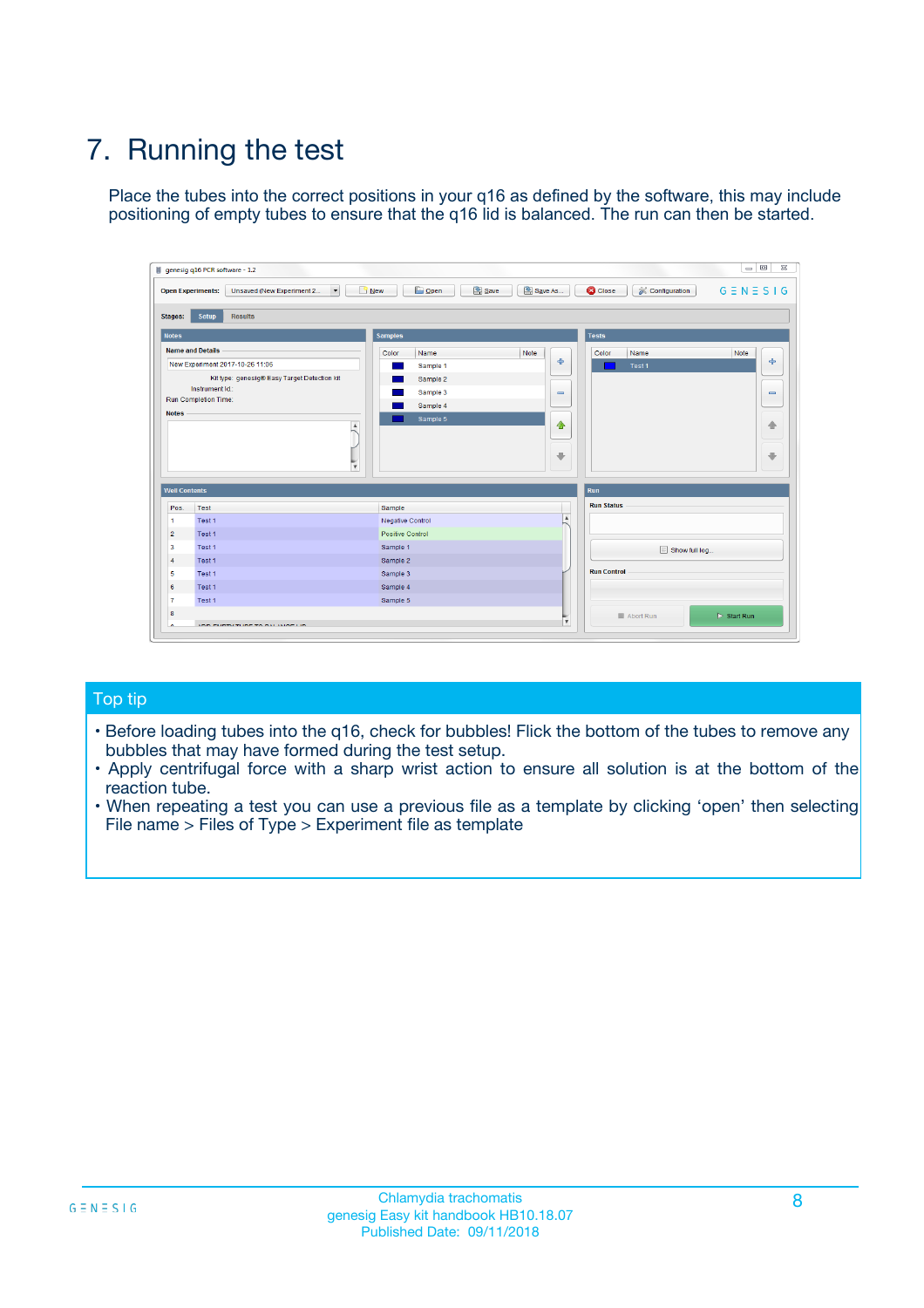### What do my results mean?

Analysis of your data is carried out automatically by the genesig q16. The following information is designed to help you fully understand a result or to troubleshoot:

### "Positive"

#### **Explanation**

Your sample has produced a positive result. Your target of interest is present and you can use the reported quantity.

"Negative"

#### **Explanation**

Your sample has produced a negative result. The target is not present in your sample.

### "Test contaminated"

#### **Explanation**

The Negative Control should be completely free of any DNA. If you see this error message it means that at some point during the setup, the Negative Control has been contaminated with DNA and has given a positive signal. This contamination has invalidated the test. The Positive Control and your test samples are both possible sources of contaminating DNA. The genesig q16 reaction tubes from previous runs will also contain very high amounts of DNA so it is important that these are carefully disposed of after the run is completed and NEVER OPENED. It may be the case that your kits have become contaminated which will lead to the same problem occurring repeatedly.

#### **Solutions**

1. Clean your working area using a commercial DNA remover solution to ensure the area is DNA free at the start of your run and re-run the test

2. If the problem persists then the kit has become contaminated and it will have to be discarded and replaced with a new kit. When you open the new kit, run a simple test to show that changing the kit has solved the problem. Prepare a test which includes only the Positive Control, the Negative Control and one 'mock sample'. For the 'mock sample' add water instead of any sample DNA. The result for the Negative Control and the mock sample should be negative indicating that contamination is no longer present.

#### **Preventive action**

An ideal lab set-up has a 'Clean area' where the test reagents are prepared and a 'sample area' where DNA samples and the Positive Control template are handled. The best workflow involves setting up all the test components (excluding the positive control template) in the clean area and then moving the tests to the sample area for sample and Positive Control addition. If this method is followed then the kit components are always kept away from possible sources of contamination. For extra security the Negative Control can be completely prepared and sealed in the clean area. All work areas should be decontaminated regularly with DNA remover.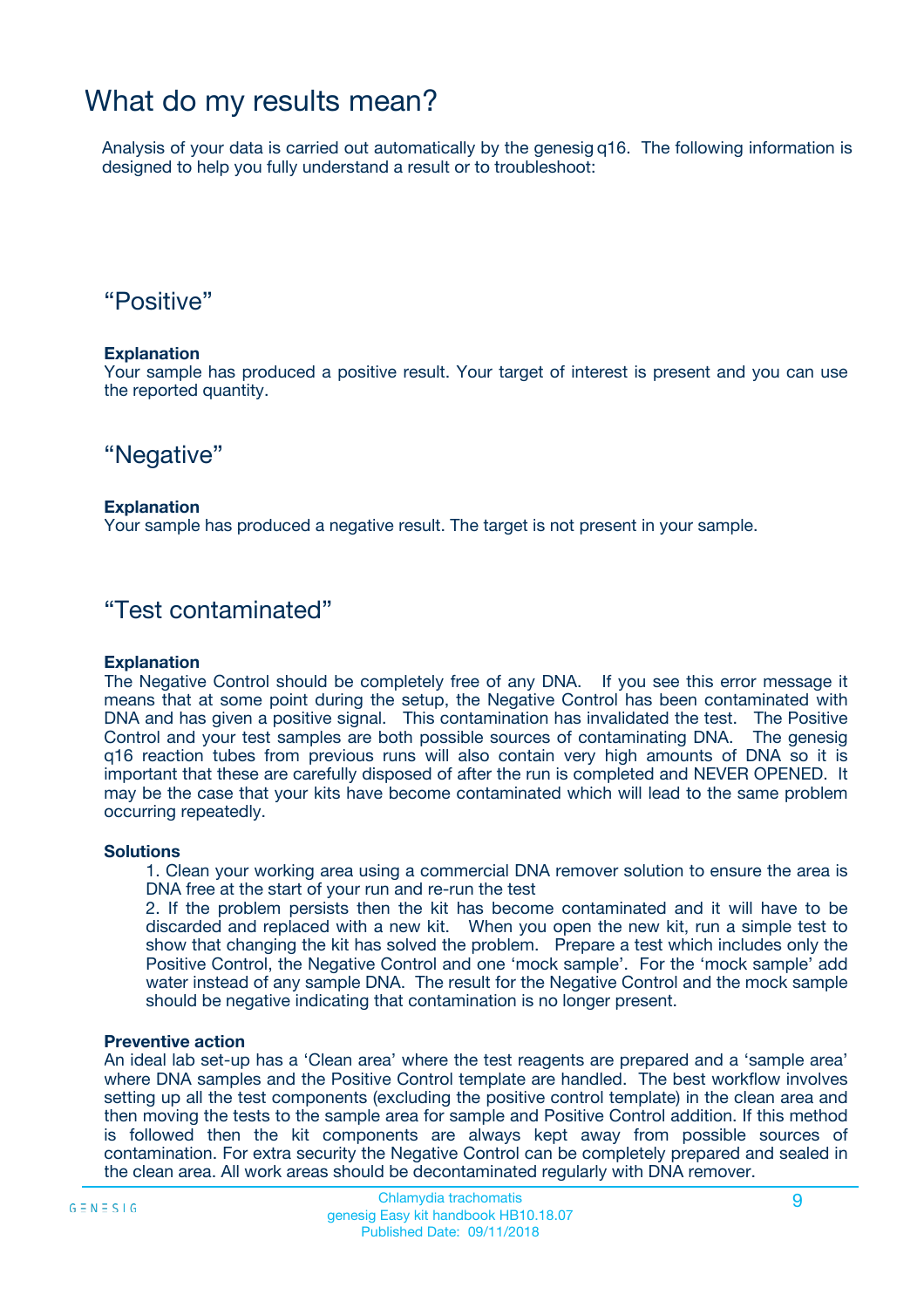### "Sample preparation failed"

#### **Explanation**

The test has failed because the quality of the sample was not high enough. The Internal Extraction Control component identifies whether the sample has been prepared correctly and is of suitable quality. This error message means that this quality control test has failed and the sample quality is not high enough for analysis.

#### **Solutions**

1. Check the sample preparation protocol for any user errors then repeat.

2. Poor quality samples can result from overloading the sample preparation protocol with too much starting material. Try reducing the amount of starting material then repeat.

3. Failing to add the Internal extraction Control DNA to your sample during the sample preparation protocol can also lead to a reported result of "sample preparation failed". Ensure that this step has not been overlooked or forgotten. If your samples are derived from an archive store or from a process separate from your genesig Easy extraction kit; you must add 5µl of Internal Extraction Control DNA into each 0.5ml of your sample to make it suitable for use on the q16.

### "Positive result, poor quality sample"

#### **Explanation**

The test is positive so if you are only interested in obtaining a 'present or absent' answer for your sample then your result is reliable. However, the test contains an Internal Extraction Control component that identifies if the sample is of high quality. This quality control test has failed and the sample is not therefore of high enough quality to accurately calculate the exact copy number of DNA present. If you require quantitative information for your sample then proceed with the solutions below.

#### **Solution**

For appropriate solutions, read the "Sample preparation failed" section of this handbook.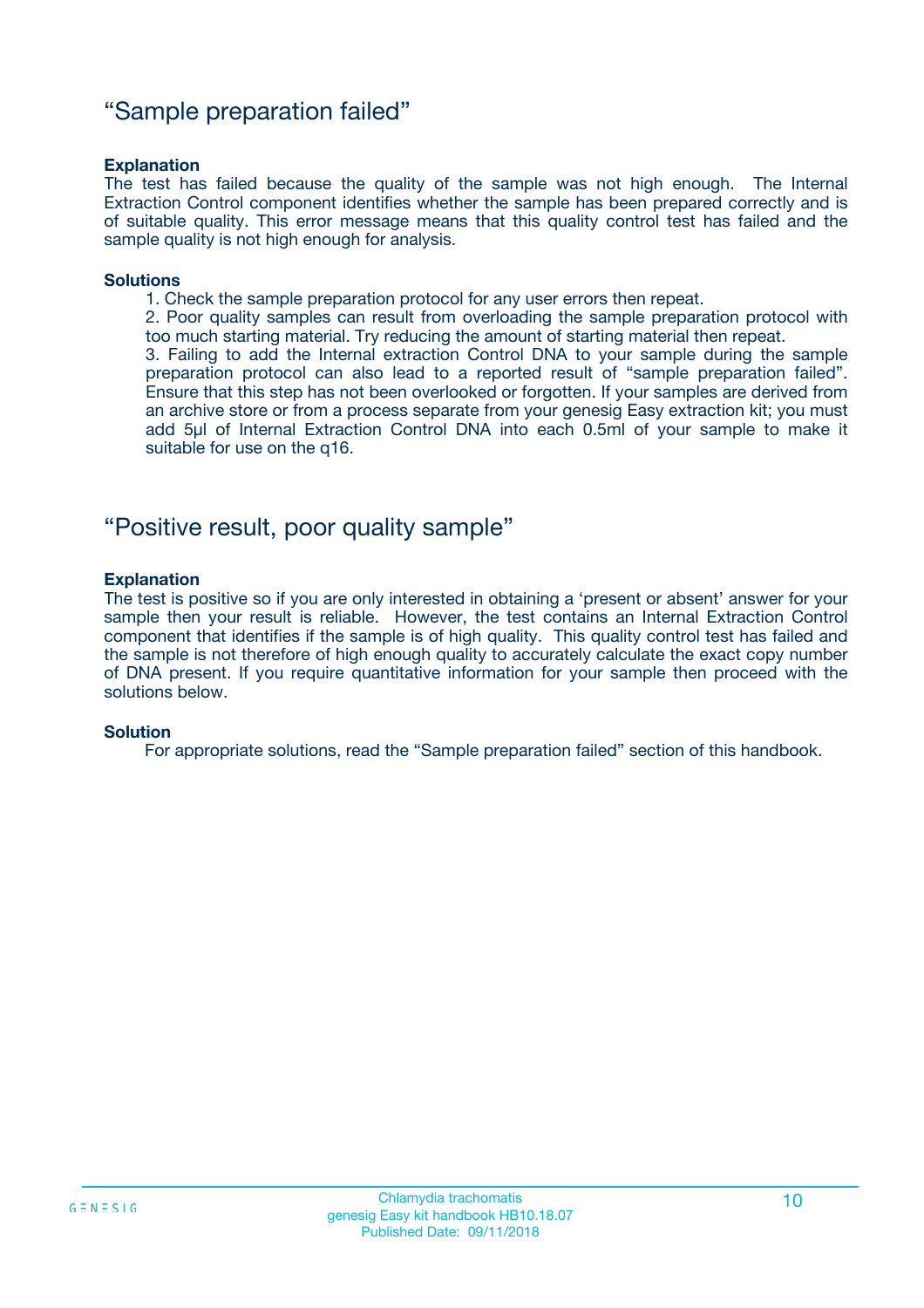### "Test failed"

#### **Explanation**

The test has failed because the Positive Control has not worked. The Positive Control is present to show that all aspects of the test are working correctly together. When this control test fails, the test as a whole is invalidated. This finding indicates that a problem has occurred in the reaction set-up part of the experiment and has nothing to do with sample preparation.

#### **Solutions**

- 1. Check the entire workflow and test set-up to look for any user errors, then repeat the test e.g. have the right colour pipettes and solutions been used with the correct tubes?
- 2. Ensure the positive and negative controls are inserted into the correct wells of your q16.

3. A component of the test may have 'gone off' due to handing errors, incorrect storage or exceeding the shelf life. When you open a new kit, run a simple test to show that changing the kit has solved the problem. Prepare a test which includes only the Positive Control, the Negative Control and one 'mock sample'. For the 'mock sample' add internal control template instead of any sample DNA. If the Positive Control works, the mock sample will now be called as a negative result.

### "Test failed and is contaminated"

#### **Explanation**

The Positive Control is indicating test failure, and the Negative Control is indicating test contamination. Please read the "Test Failed" and "Test contamination" sections of this technical support handbook for a further explanation.

#### **Solution**

For appropriate solutions, read both the "Test failed" and "Test contaminated" sections of this handbook.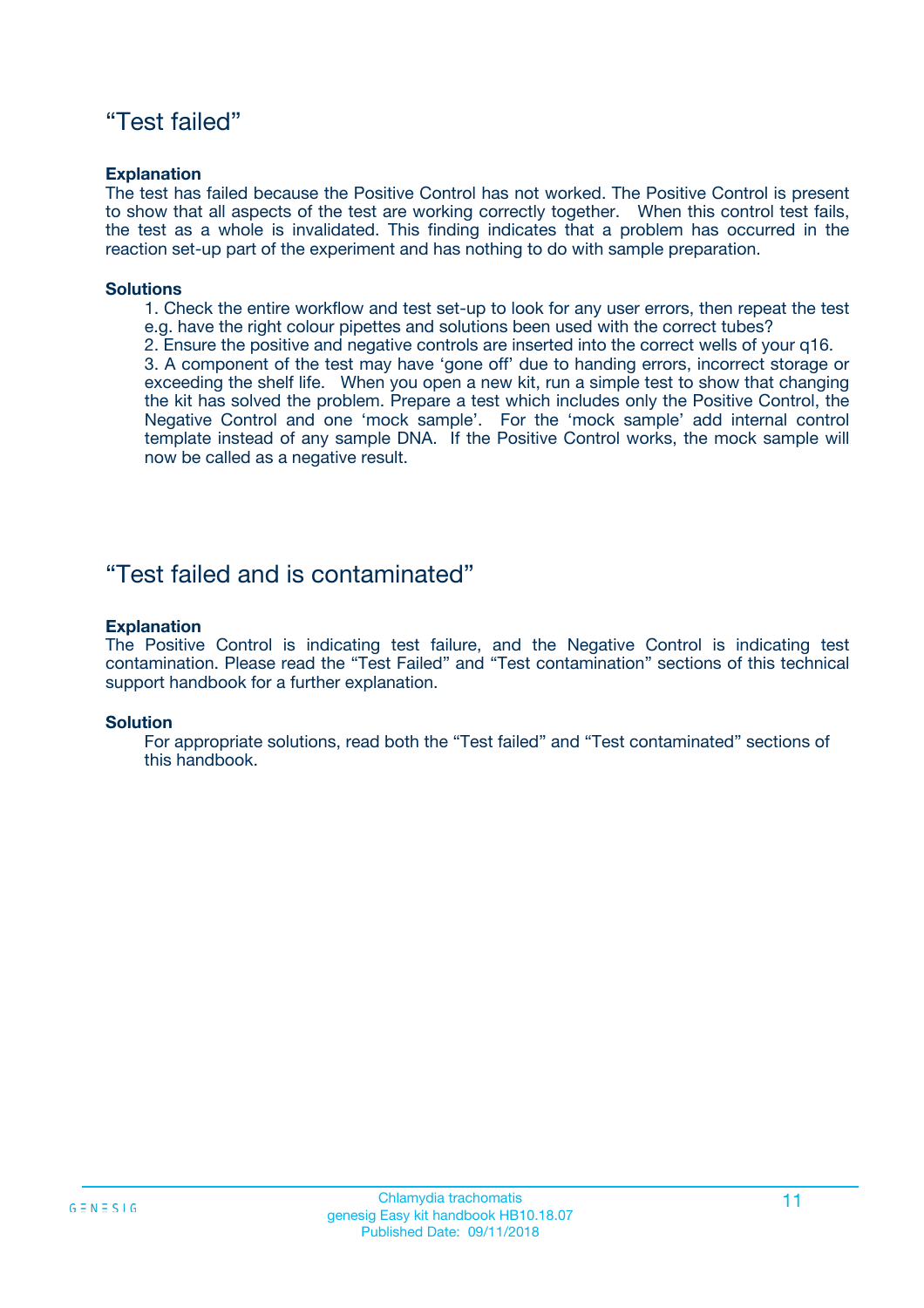## Chlamydia trachomatis

Chlamydia trachomatis is an obligate, coccoid or rod shaped bacterium that is an intracellular pathogen of humans. It is classed as a Gram-negative bacterium although it lacks a peptidoglycan cell wall. Its genome is circular double-stranded DNA, around 1,042K nucleotides in length with an extrachromosomal plasmid of about 7.5Kbp of which there are 7-10 copies per bacterial particle. C. trachomatis causes Chlamydia, the most common sexually transmitted disease in the world and Trachoma, a common cause of preventable blindness among children in developing nations.

C. trachomatis cannot survive outside of the eukaryotic cell and is transmitted through infected bodily secretions containing the elementary body form of the bacterium. This form is around 0.3um in diameter and enters the host cell of mucosal membranes by self-induced endocytosis. The elementary body survives inside the endosome by avoiding phagolysosomal fusion and produces glycogen which triggers germination into a reticulate body. The reticulate body undergoes binary fission within the cell, the product of which is reticulate bodies that then transform back into elementary bodies before being released from the host cell by exocytosis.

Chlamydia infections are often asymptomatic but in other cases after one to three weeks incubation time symptoms in males can be seen. These include pain during urination, discharge from the penis and pain, infection or inflammation of the testicles or testicular ducts. Treatment with a course of antibiotics usually including doxycycline and erythromycin can eradicate the infection but as the majority of cases are asymptomatic, treatment is not common. Delay or lack of treatment can result in pelvic inflammatory disease (PID) in women and infertility in both sexes.

There are over 15 serovariants of C.trachomatis, four of which are implicated in ocular infection (serovariants A, B, Ba, and C).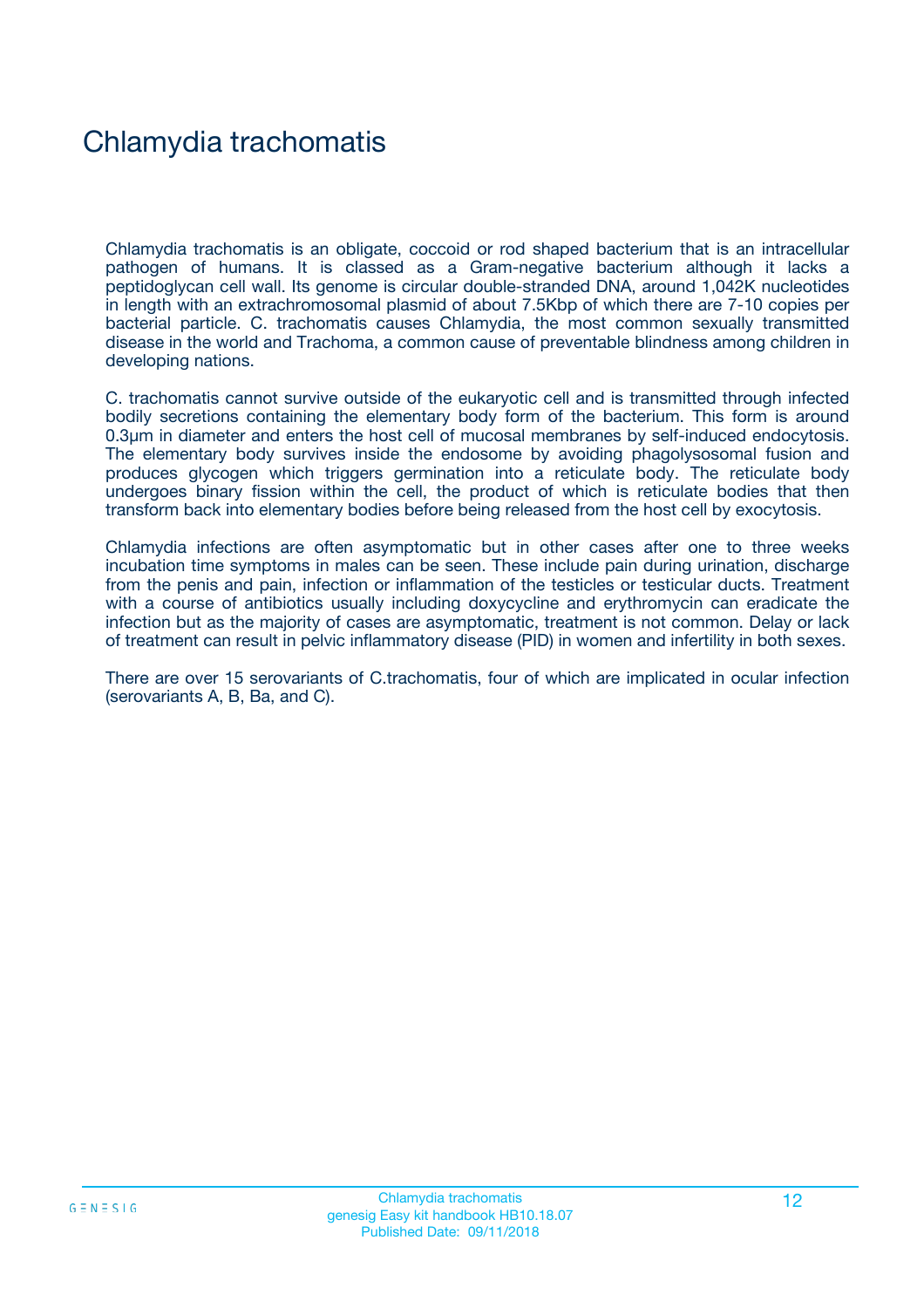## **Specificity**

The Primerdesign genesig Kit for Chlamydia trachomatis (C.trachomatis) genomes is designed for the in vitro quantification of C.trachomatis genomes. The kit is designed to have a broad detection profile. Specifically, the primers represent 100% homology with over 95% of the NCBI database reference sequences available at the time of design.

The dynamics of genetic variation means that new sequence information may become available after the initial design. Primerdesign periodically reviews the detection profiles of our kits and when required releases new versions.

Our kit for human Chlamydia trachomatis has been designed for the specific and exclusive in vitro quantification of this species include all serovars A, B, Ba, C, D, E, F, G, I, K, K1, L2, L3, H, J and does not detect other closely related Chlamydia species. The primers and probe sequences in this kit have 100% homology with over 95% of reference sequences contained in the NCBI database.

If you require further information, or have a specific question about the detection profile of this kit then please send an e.mail to enquiry@primerdesign.co.uk and our bioinformatics team will answer your question.